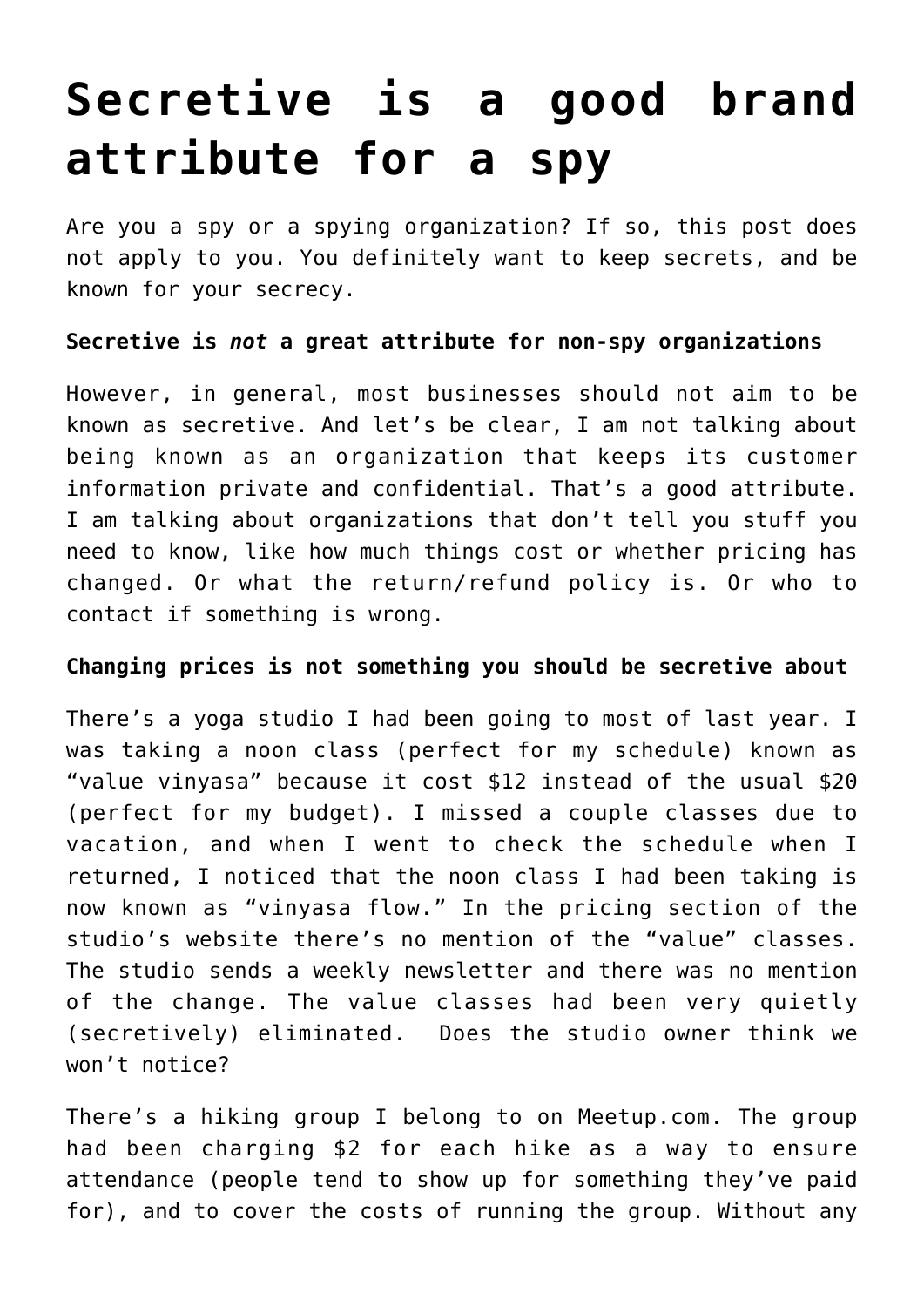announcement, the group began charging \$5 per hike. There was a lot of questions and outrage posted by members on the Meetup's discussion boards. There was an answer saying that this hiking group is really a nonprofit that now supports various causes, and that the fees were going to be used to raise money for said causes. That was the end of the discussion, and the discussion boards were disabled. The group leader could have easily sent a note to all the members explaining the price hike and the reason for it, but chose to be secretive and not forthcoming. She also chose to shut down discussion, to tamp down discontent with the sudden, unexplained policy change. This is not a good luck for this group, and I have noticed that where hikes used to get filled up really quickly, there are now several spots open.

## **Being secretive, and imposing changes without notification, could backfire.**

If your organization is planning to make a change that will affect your customer's interaction with you, you must make sure to announce it. Being secretive may seem like a good way to avoid customer discontent, but it actually increases it. Being secretive communicates to your customer that you are hiding something, or not being upfront, or just don't care to keep your customer up to date.

In my case, I have stopped going to that yoga studio because I want to pay less than \$20 per class, and because I think the studio is not well run. I usually don't do hikes until the weather is warmer, but I think I will look for other hiking groups that are more upfront about their policies.

Being secretive can cost you customers. Most people value transparency and honesty. If you are being secretive, you are not being transparent or honest. You are hiding something or perhaps you are just being thoughtless in not letting your customers know your policies, costs, etc.